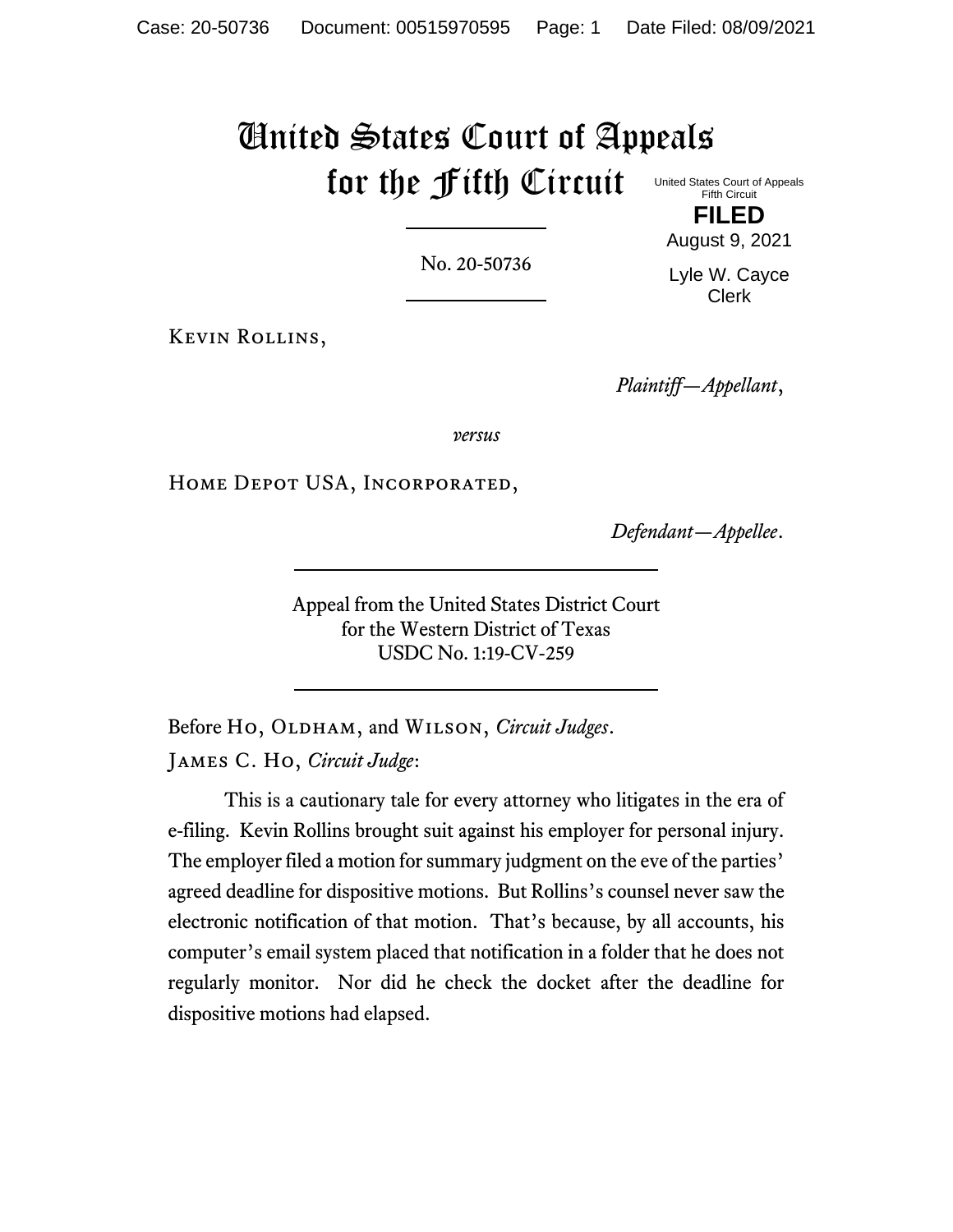As a result, Rollins did not file an opposition to the summary judgment motion. So the district court subsequently entered judgment against Rollins.

Rollins seeks relief from that judgment under Federal Rule of Civil Procedure 59(e). But our precedents make clear that no such relief is available under circumstances such as this. Accordingly, the district court did not abuse its discretion in denying relief under Rule 59(e).

On appeal, Rollins additionally argues that a fact dispute precludes summary judgment. But he never presented that argument to the district court—not even in his Rule 59(e) motion. Accordingly, he forfeited the argument.

For these reasons, we affirm.

# **I.**

Rollins was injured while moving a bathtub for his employer, Home Depot. He then sued Home Depot in state court. The case was subsequently removed to federal court.

Counsel for Rollins agreed to receive filings through the district court's electronic-filing system via the email address he provided, as attorneys typically do in federal courts across the country. The parties later agreed to a scheduling order requiring that all dispositive motions be filed by May 11, 2020.

On May 7, Home Depot filed its motion for summary judgment. Rollins's counsel contends—and Home Depot does not dispute—that the notification for that filing "was inadvertently filtered into a part of Rollins' counsel's firm email system listed as 'other,' instead of the main email box where all prior filings in the case were received." As a result, counsel did not see the electronic notification of Home Depot's motion. Nor did counsel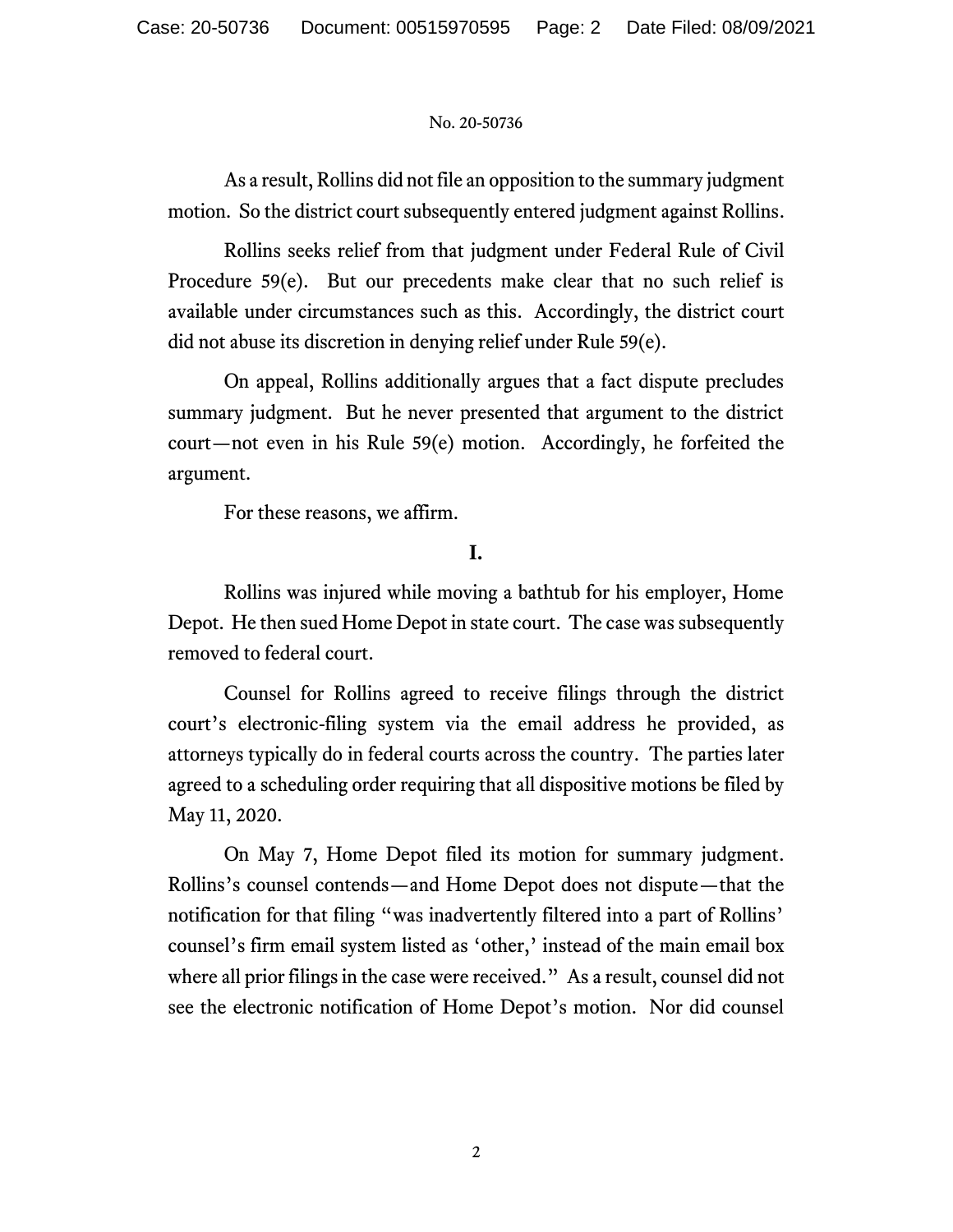learn of that motion when he contacted Home Depot's counsel a few days later to discuss the possibility of a settlement.

The scheduling order imposed a 14-day deadline to file and serve responses to any motions. After that deadline came and went without any response from Rollins, the district court reviewed the pleadings, granted Home Depot's motion for summary judgment, and entered final judgment on May 27.

But Rollins's counsel did not know any of this until June 3. That's when counsel reached out to Home Depot's counsel again to raise the possibility of settlement. In response, Home Depot's counsel informed him that the district court had already entered final judgment.

Rollins filed a motion under Federal Rule of Civil Procedure 59(e) to alter or amend the court's judgment against him. The district court denied the motion. Rollins now appeals.

# **II.**

Rule 59(e) states, in full, that "[a] motion to alter or amend a judgment must be filed no later than 28 days after the entry of the judgment." FED. R. Civ. P. 59(e). This is "an extraordinary remedy that should be used sparingly." *Templet v. HydroChem Inc.*, 367 F.3d 473, 479 (5th Cir. 2004). "We review the denial of a Rule 59(e) motion only for abuse of discretion." *Simon v. United States*, 891 F.2d 1154, 1159 (5th Cir. 1990).

The text of Rule 59(e) does not specify the available grounds for obtaining such relief. But our court has explained that Rule 59(e) motions "are for the narrow purpose of correcting manifest errors of law or fact or presenting newly discovered evidence"—not for raising arguments "which could, and should, have been made before the judgment issued." *Faciane v. Sun Life Assurance Co. of Canada*, 931 F.3d 412, 423 (5th Cir. 2019)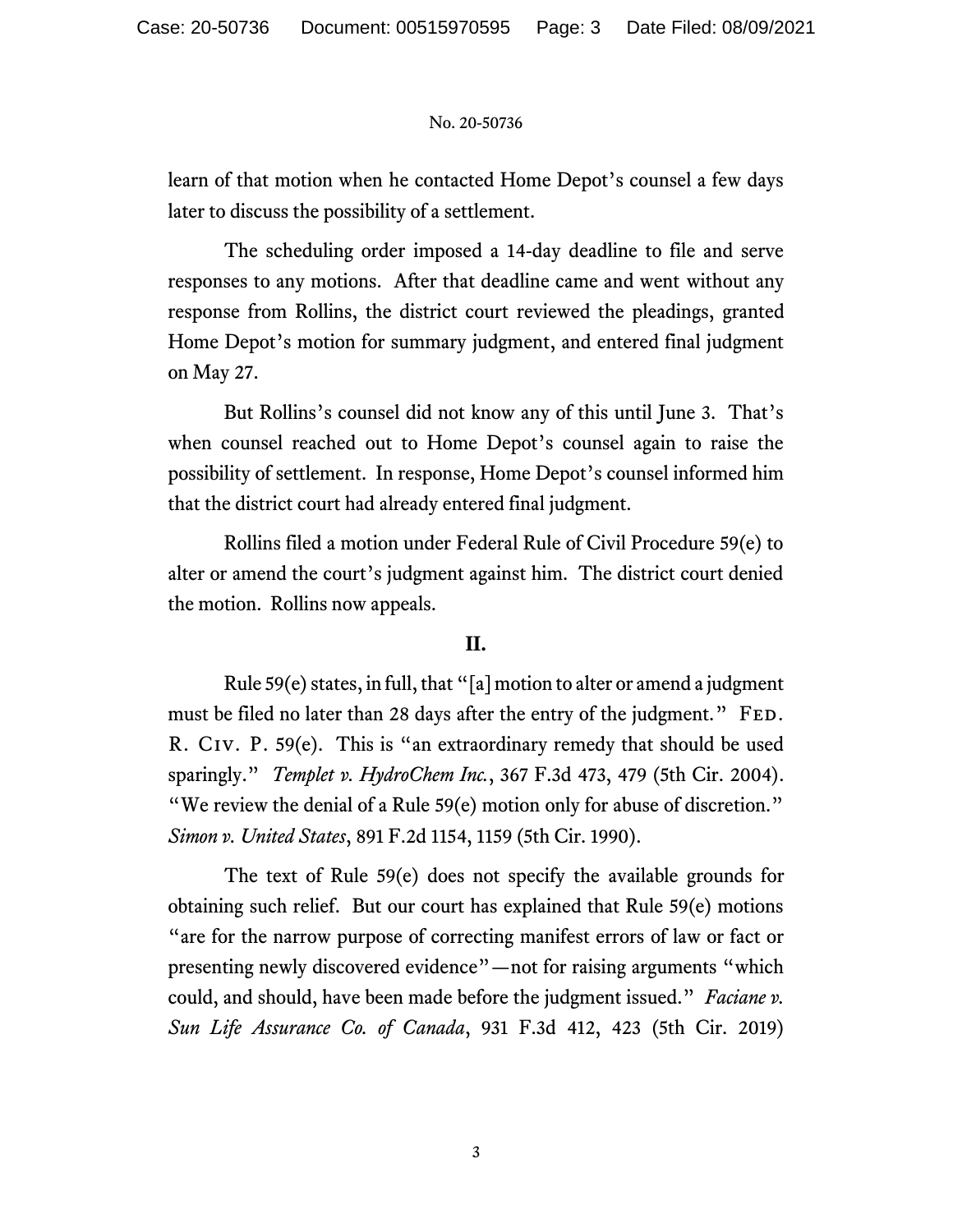(quotation omitted). We have further noted that Rule 59(e) allows a party to alter or amend a judgment when there has been an intervening change in the controlling law. *See Schiller v. Physicians Res. Grp., Inc.*, 342 F.3d 563, 567– 68 (5th Cir. 2003). None of those conditions are met here.

Rollins contends that the district court abused its discretion when it denied his Rule 59(e) motion, on the ground that the only reason his counsel did not know about Home Depot's motion for summary judgment was due to a glitch in his email system.

This argument is squarely foreclosed under our precedent. In *Trevino v. City of Fort Worth*, the plaintiffs' counsel failed to file a response to the defendant's motion to dismiss because, among other reasons, "defective antivirus software diverted court emails to a spam folder." 944 F.3d 567, 570 (5th Cir. 2019) (per curiam). After the district court granted the defendant's unopposed motion to dismiss, the plaintiffs sought relief under Rule 59(e). *Id.* We rejected the argument, explaining that "[f]ailure to file a response to a motion to dismiss is not a manifest error of law or fact" under Rule 59(e). *Id.* at 571. *See also Templet*, 367 F.3d at 478–79 (concluding that the district court did not err in denying Rule 59(e) relief when plaintiffs failed to file a response to defendants' motion for summary judgment).

To be sure, we do not question the good faith of Rollins's counsel. But it is not "manifest error to deny relief when failure to file was within [Rollins's] counsel's 'reasonable control.'" *Trevino*, 944 F.3d at 571. Notice of Home Depot's motion for summary judgment was sent to the email address that Rollins's counsel provided. Rule 5(b)(2)(E) provides for service "by filing [the pleading] with the court's electronic-filing system" and explains that "service is complete upon filing or sending." FED. R. Civ. P. 5(b)(2)(E). That rule was satisfied here. Rollins's counsel was plainly in the best position to ensure that his own email was working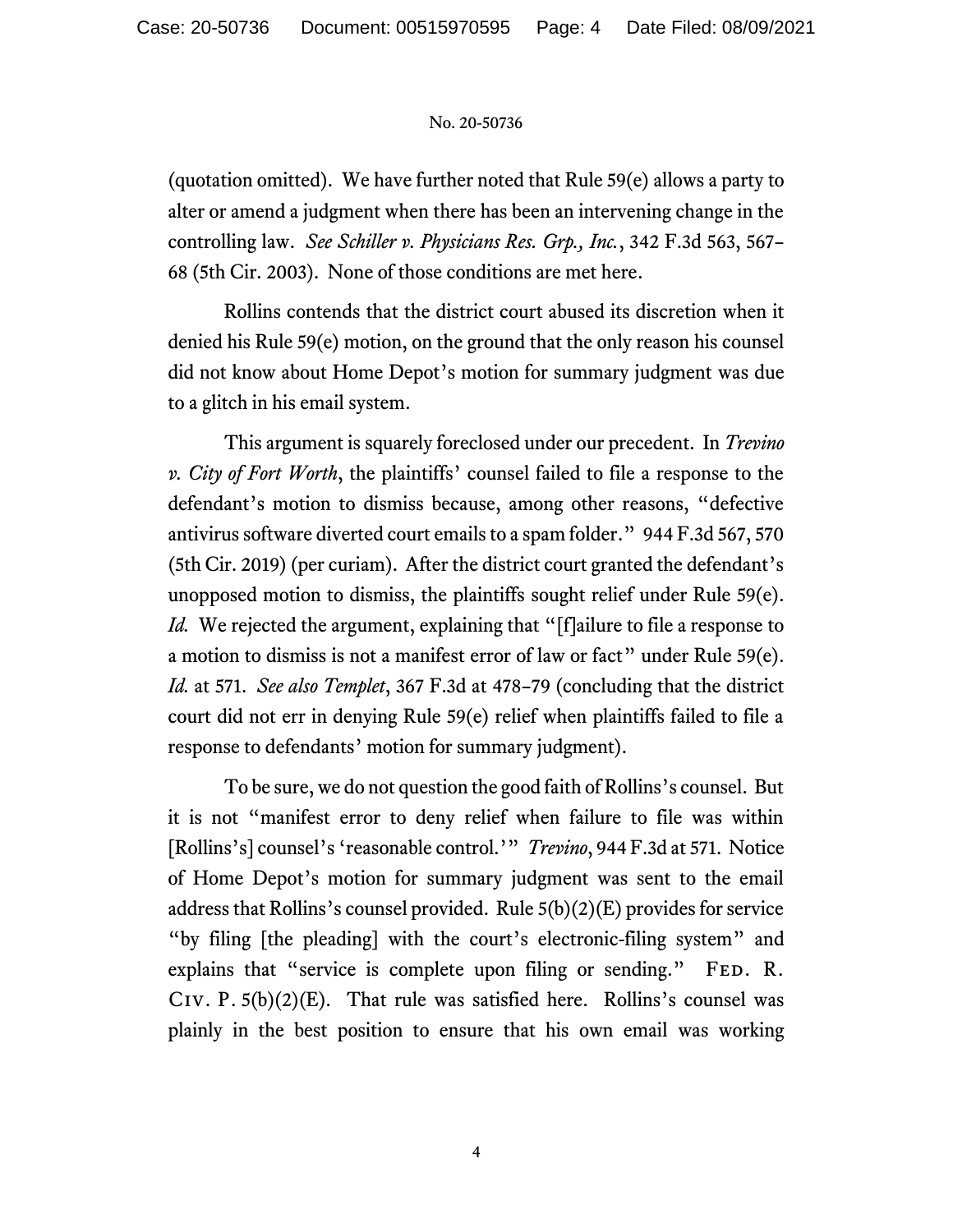properly—certainly more so than either the district court or Home Depot. Moreover, Rollins's counsel could have checked the docket after the agreed deadline for dispositive motions had already passed. *See Trevino*, 944 F.3d at 571 (stressing that "Plaintiffs had a duty of diligence to inquire about the status of their case."); *Two-Way Media LLC v. AT&T, Inc.*, 782 F.3d 1311, 1317 (Fed. Cir. 2015) (no abuse of discretion where district court found it "inexcusable for . . . counsel to fail to read all of the underlying orders they received, or—at minimum—to monitor the docket for any corrections or additional rulings"); *Fox v. Am. Airlines, Inc.*, 389 F.3d 1291, 1294 (D.C. Cir. 2004) (describing counsel's argument that the electronic-filing system was to blame as "an updated version of the classic 'my dog ate my homework' line").

In sum, the district court did not abuse its discretion in denying the Rule 59(e) motion.

# **III.**

Rollins's Rule 59(e) motion in the district court did not address the merits of the district court's summary judgment decision. He argues for the first time on appeal that the district court should have granted his Rule 59(e) motion so that he could "show that there is a fact question on whether Home Depot breached its duty to him, as well as show that he was not the sole proximate cause of his injuries." This is the first time that Rollins challenges the merits of the district court's judgment. Home Depot responds that the argument is "waived." So this appeal presents the familiar question whether a court should consider arguments raised for the first time on appeal.

"The terms waiver and forfeiture—though often used interchangeably by jurists and litigants—are not synonymous." *Hamer v. Neighborhood Hous. Servs. of Chicago*, 138 S. Ct. 13, 17 n.1 (2017). "Whereas forfeiture is the failure to make the timely assertion of a right, waiver is the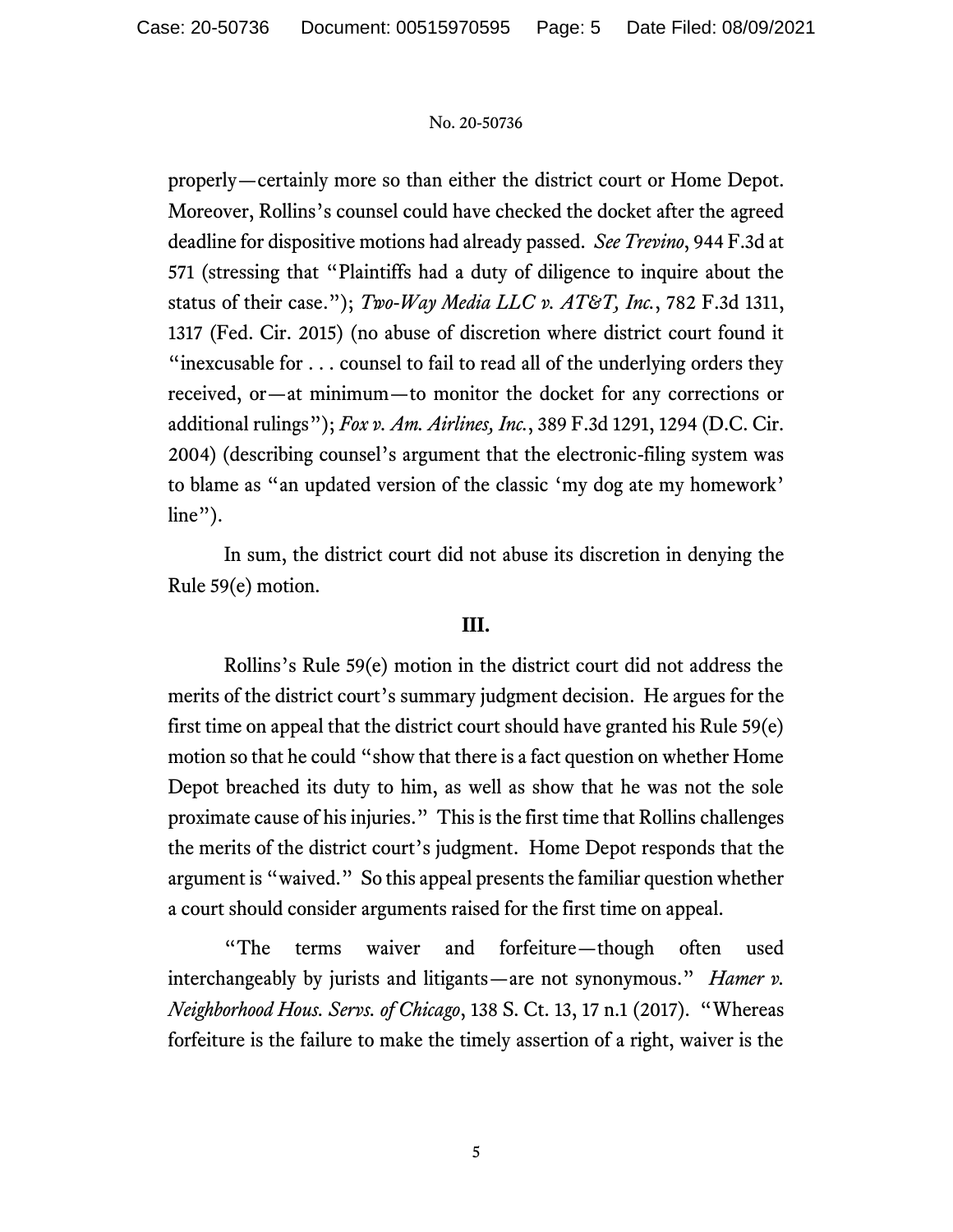'intentional relinquishment or abandonment of a known right.'" *United States v. Olano*, 507 U.S. 725, 733 (1993) (quoting *Johnson v. Zerbst*, 304 U.S. 458, 464 (1938)).

A party forfeits an argument by failing to raise it in the first instance in the district court—thus raising it for the first time on appeal—or by failing to adequately brief the argument on appeal. *See United States v. Zuniga*, 860 F.3d 276, 284 n.9 (5th Cir. 2017) ("Failure to raise a claim to the district court 'constitutes a forfeiture, not a waiver, of that right for the purposes of appeal.'") (quoting *United States v. Chavez-Valencia*, 116 F.3d 127, 130 (5th Cir. 1997)); *Norris v. Causey*, 869 F.3d 360, 373 n.10 (5th Cir. 2017) (noting that a party forfeits an argument by failing to adequately brief it); FED. R. APP. P. 28(a)(8)(A) (requiring appellant's argument to contain "appellant's contentions and the reasons for them, with citations to the authorities and parts of the record on which appellant relies"). $<sup>1</sup>$ </sup>

Rollins forfeited his argument that a fact dispute precluded summary judgment by failing to raise it first before the district court. We do not ordinarily consider issues that are forfeited because they are raised for the first time on appeal.

Of course, there are exceptions. *See Bayou Liberty Ass'n v. U.S. Army Corps of Eng'rs*, 217 F.3d 393, 398 (5th Cir. 2000). Jurisdictional arguments

<sup>&</sup>lt;sup>1</sup> There are numerous ways that a party can fail to adequately brief an argument. *See*, *e.g.*, *JTB Tools & Oilfield Servs., L.L.C. v. United States*, 831 F.3d 597, 601 (5th Cir. 2016) (failure to "offer any supporting argument or citation to authority" or to "identify relevant legal standards and any relevant Fifth Circuit cases") (quotation omitted); *United States v. Rojas*, 812 F.3d 382, 407 n.15 (5th Cir. 2016) (failure to offer record citations); *United States v. Charles*, 469 F.3d 402, 408 (5th Cir. 2006) ("A single conclusory sentence in a footnote is insufficient to raise an issue for review."); *Yohey v. Collins*, 985 F.2d 222, 224–25 (5th Cir. 1993) (failure to include argument in the body of the brief); *Brinkmann v. Dallas Cnty. Deputy Sheriff Abner*, 813 F.2d 744, 748 (5th Cir. 1987) (failure to address the district court's analysis and explain how it erred).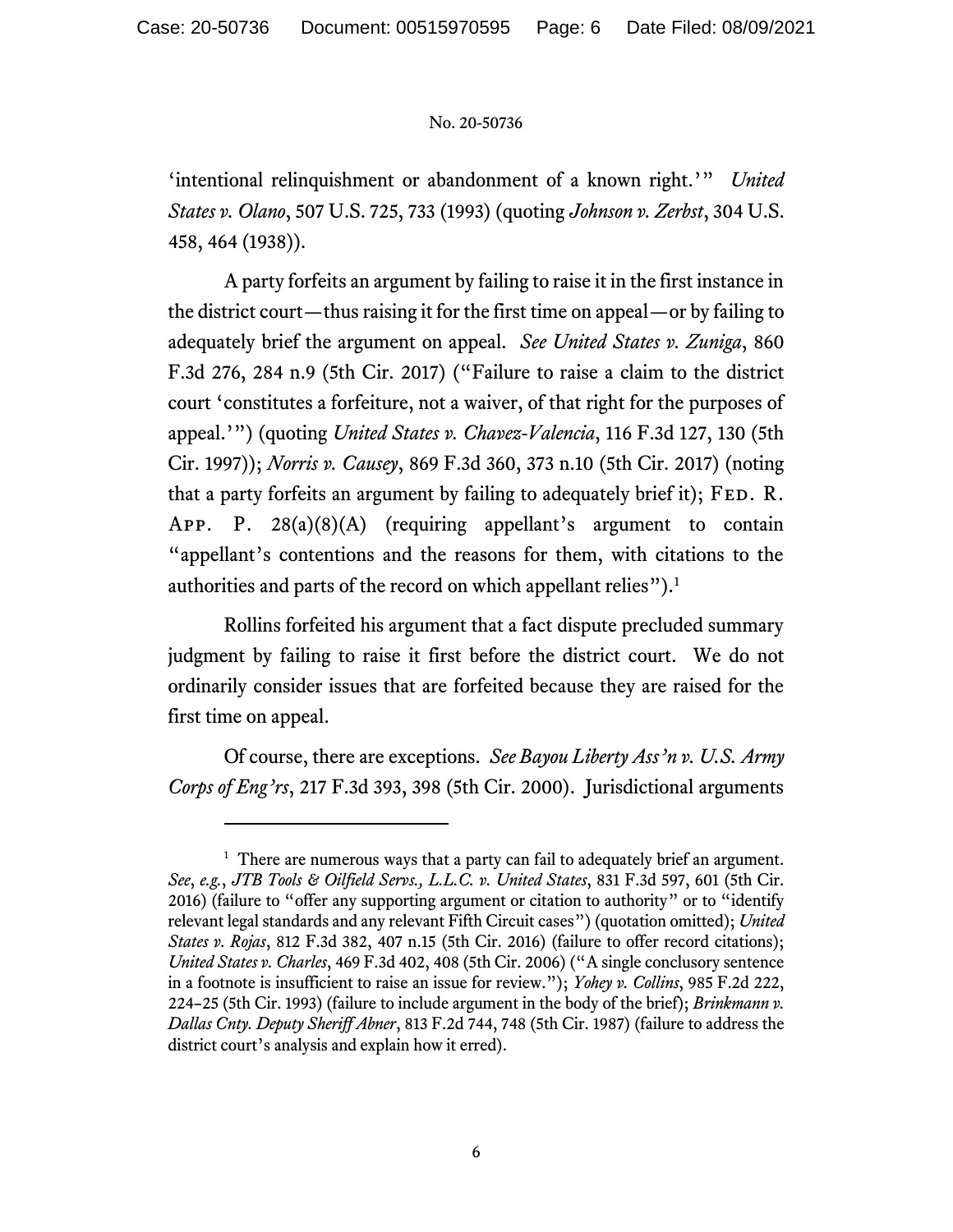are one obvious exception. "[S]ubject-matter jurisdiction, because it involves a court's power to hear a case, can never be forfeited or waived." *United States v. Cotton*, 535 U.S. 625, 630 (2002).

In addition, we've said that "an issue will not be addressed when raised for the first time on appeal unless it is a purely legal matter and failure to consider the issue will result in a miscarriage of justice." *Essinger v. Liberty Mut. Fire Ins. Co.*, 534 F.3d 450, 453 (5th Cir. 2008). *See also Pegues v. Morehouse Par. Sch. Bd.*, 706 F.2d 735, 738 (5th Cir. 1983) ("It is axiomatic that an issue not raised in the trial court will not be considered on appeal unless it involves a pure question of law, and our refusal to address it would result in a miscarriage of justice.").

But what constitutes a pure legal question or a miscarriage of justice is "a question with no certain answer." *Essinger*, 534 F.3d at 453. As a result, appellate courts have considerable discretion in deciding whether to consider an issue that was not raised below.

As commentators have observed, courts of appeals use this discretion inconsistently. *See*, *e.g.*, Amanda Frost, *The Limits of Advocacy*, 59 Duke L.J. 447, 463 (2009) ("Federal circuit courts . . . act with little rhyme or reason" when deciding to consider forfeited arguments); Barry A. Miller, *Sua Sponte Appellate Rulings: When Courts Deprive Litigants of an Opportunity to Be Heard*, 39 San Diego L. Rev. 1253, 1260 (2002) (noting "[t]he absence of a consistent principle"); Robert J. Martineau, *Considering New Issues on Appeal: The General Rule and the Gorilla Rule*, 40 VAND. L. REV. 1023, 1061 (1987) (analyzing cases and concluding that "[t]he only consistent feature of the current system is its inconsistency").<sup>2</sup>

<sup>&</sup>lt;sup>2</sup> The "gorilla rule" "refers to unrestrained discretion, analogous to the right of a 600 or 800 pound gorilla to sleep anywhere he wants." *Essinger*, 534 F.3d at 453. *See also*